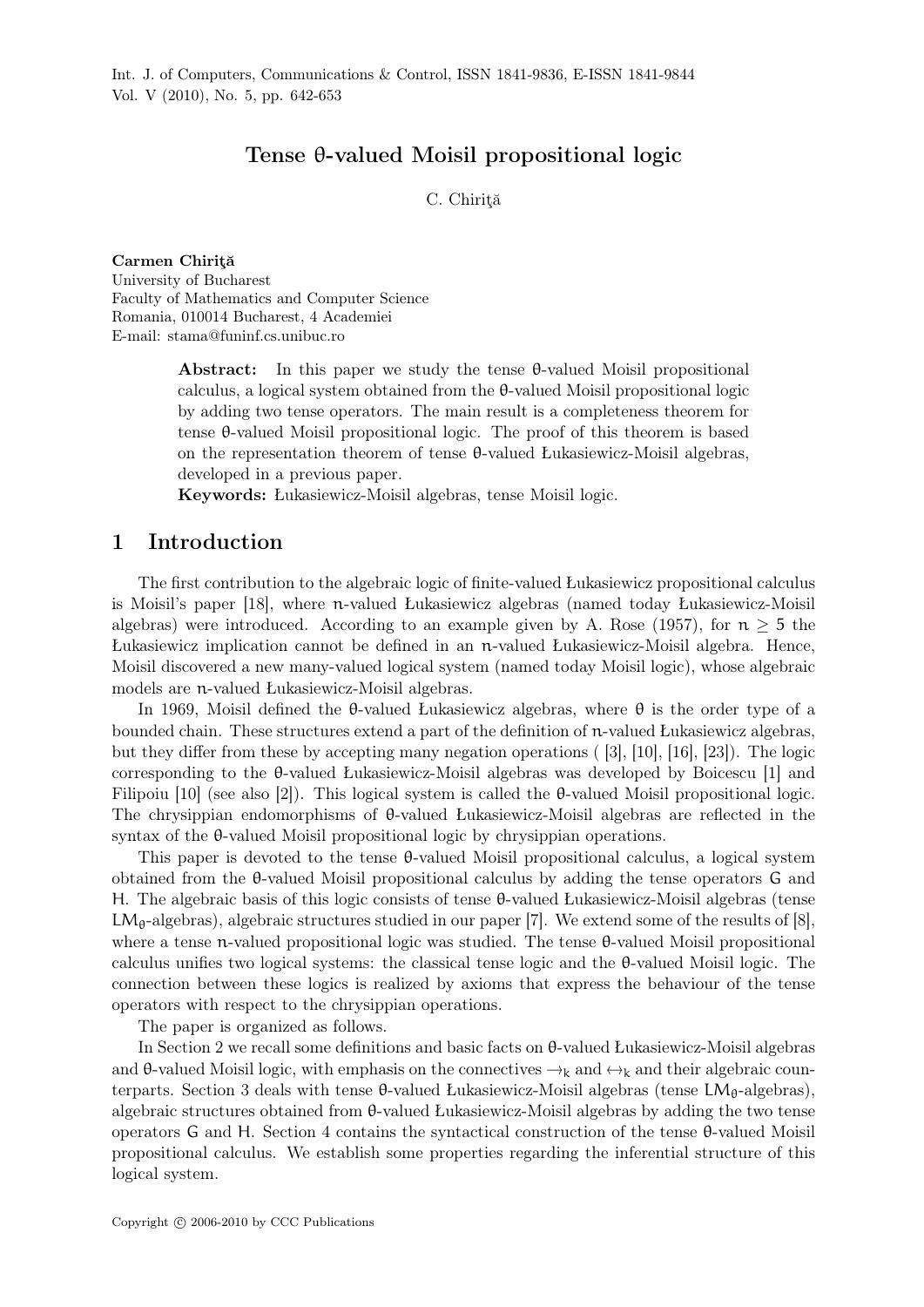The Lindenbaum-Tarski algebra associated with the tense θ-valued Moisil propositional calculus is studied in Section 5. We obtain the structure of tense  $LM_{\theta}$ -algebra. The syntactical properties of the tense  $\theta$ -valued Moisil logic are reflected in this tense  $LM_{\theta}$ -algebra, thus we use the algebraic framework in order to obtain results for the logical system.

In section 6 we define the interpretations of tense θ-valued Moisil propositional calculus and the k-tautologies of this logic. Our main result is the completeness theorem proved in this section (Theorem 26). Its proof uses the representation theorem of tense  $LM_{\theta}$ -algebras applied to the Lindenbaum-Tarski algebra constructed in the previous section.

#### 2 θ-valued Moisil logic and θ-valued Łukasiewicz-Moisil algebras

Let  $(I, \leq)$  be a totally ordered set, with first and last element, denoted by 0 and 1 respectively, and of order type  $\theta$ , through this paper.

We fix an element  $k \in I$ , through this paper.

In this section, we recall the  $\theta$ -valued Moisil logic  $\mathcal{M}_{\theta}$  described in [2]. The axiomatization of θ-valued Moisil propositional calculus uses the system of axioms of θ-valued calculus introduced by Boicescu [4] and Filipoiu [10]. The basic results are taken from Filipoiu [10](see also [2]). The alphabet of  $\mathcal{M}_{\theta}$  has the following primitive symbols: an infinite set V of propositional variables; the logical connectives  $\vee, \wedge, \varphi_i, \overline{\varphi}_i$  for all  $i \in I$  and the parantheses (,). The set Prop(V) of propositions of  $\mathcal{M}_{\theta}$  is defined by canonical induction. For each  $i \in I$ , we shall use the following abbreviations:  $p \rightarrow_i q = \overline{\varphi}_i p \vee \varphi_i q$  and  $p \leftrightarrow_i q =$  $= (\mathfrak{p} \rightarrow_i \mathfrak{q}) \wedge (\mathfrak{q} \rightarrow_i \mathfrak{p})$ . The  $\theta$ -valued propositional calculus has the following *k-axioms*:

- $(2.1)$   $p \rightarrow_k (q \rightarrow_k p),$
- (2.2)  $(p \rightarrow_k (q \rightarrow_k r)) \rightarrow_k (p \rightarrow_k q) \rightarrow_k (p \rightarrow_k r)),$
- (2.3)  $p \wedge q \rightarrow_k p$ ,
- $(2.4)$  p  $\wedge$  q  $\rightarrow$ <sub>k</sub> q,
- (2.5)  $(p \rightarrow_k q) \rightarrow_k (p \rightarrow_k r) \rightarrow_k (p \rightarrow_k q \land r)$ ,
- (2.6)  $p \rightarrow_k p \vee q$ ,
- $(2.7)$  q  $\rightarrow_k p \vee q$ ,
- (2.8)  $(p \rightarrow_k q) \rightarrow_k (r \rightarrow_k q) \rightarrow_k (p \vee r \rightarrow_k q)$ ,
- (2.9)  $\varphi_i(p \wedge q) \leftrightarrow_k \varphi_i(p \wedge \varphi_i q)$ , for every  $i \in I$ ,
- $(2.10)$   $\overline{\varphi}_i(p \vee q) \leftrightarrow_k \overline{\varphi}_i p \wedge \overline{\varphi}_i q$ , for every  $i \in I$ ,
- $(2.11)$   $\varphi_i \mathbf{p} \leftrightarrow_k \varphi_i \varphi_i \mathbf{p}$ , for every  $i, j \in I$ ,
- $(2.12)$   $\varphi_i \mathfrak{p} \leftrightarrow_k \overline{\varphi}_i \overline{\varphi}_i \mathfrak{p}$ , for every  $i, j \in I$ ,
- $(2.13)$   $\overline{\varphi}_i p \leftrightarrow_k \varphi_i \overline{\varphi}_i p$ , for every  $i, j \in I$ ,
- $(2.14)$   $\overline{\varphi}_i p \leftrightarrow_k \overline{\varphi}_i \varphi_i p$ , for every  $i, j \in I$ ,
- (2.15)  $\varphi_i p \rightarrow_k \varphi_j p$ , for every  $i, j \in I$ ,  $i \leq j$ .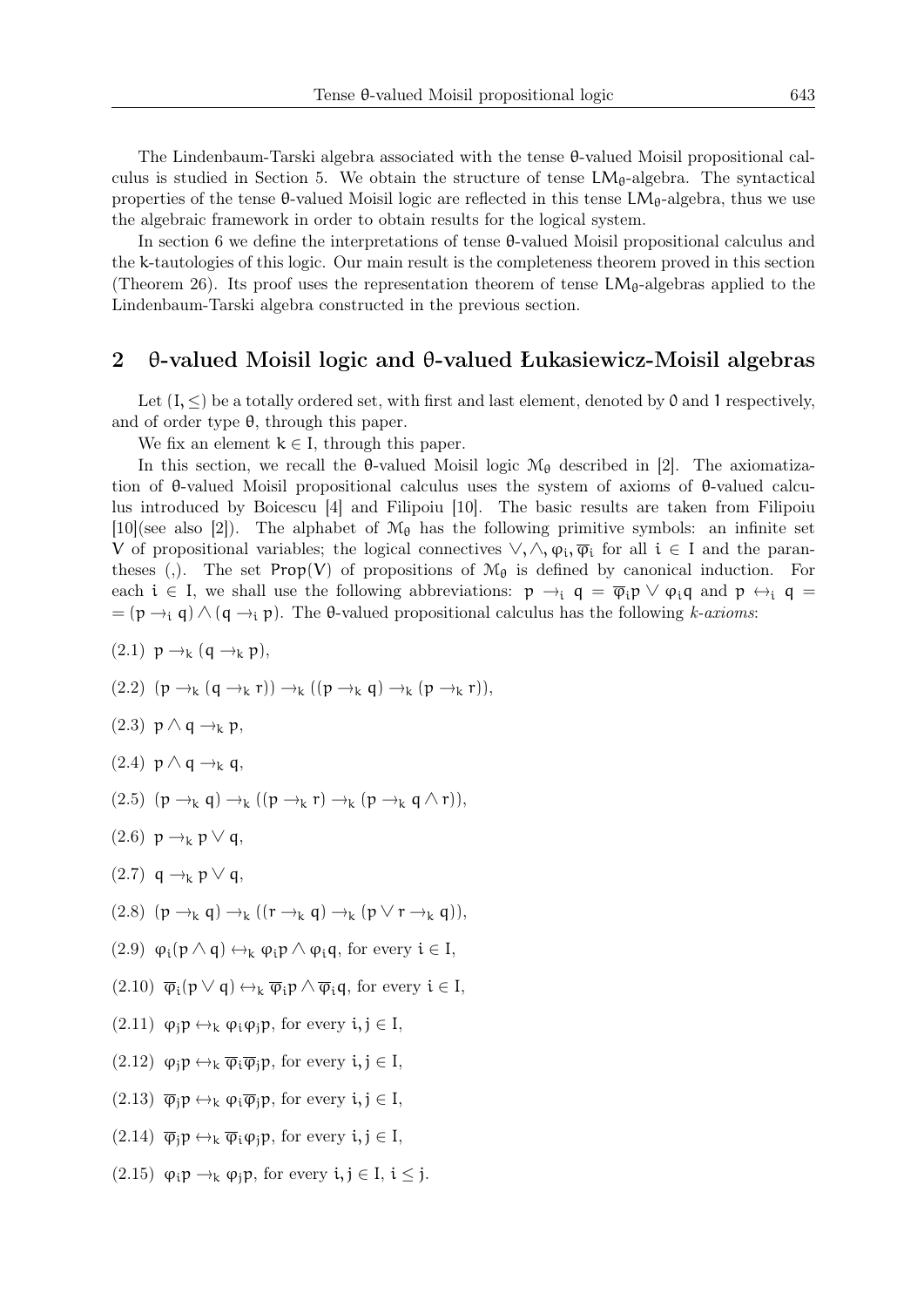The notion of formal proof in  $\mathcal{M}_{\theta}$  is defined in terms of the above k-axioms and the k-modus ponens inference rule:  $\frac{p, p \rightarrow_k q}{q}$ .

For briefness, we will say "modus ponens" (m.p) instead of "k-modus ponens" from now on. We shall denote by  $\vdash_k p$  that p is a *k-theorem*.

We remind some k-theorems of  $\mathcal{M}_\theta,$  which will be used in our proofs.

**Proposition 1.** *(* $\lbrack 2\rbrack$ *, p. 491, Example 3.12) The following propositions are* k-theorems of  $\mathcal{M}_{\theta}$ :

(2.16) 
$$
\vdash_k p \rightarrow_k p
$$
,  
\n(2.17)  $\vdash_k p \leftrightarrow_k \varphi_k p$ ,  
\n(2.18)  $\vdash_k (\varphi_i p \lor \overline{\varphi}_i p)$ , for every  $i \in I, j \in I$ ,  
\n(2.19)  $\vdash_k (\varphi_i (p \lor q) \leftrightarrow_k \varphi_i p \lor \varphi_i q)$ ,  $j \in I$ ,  
\n(2.20)  $\vdash_k (\overline{\varphi}_i (p \land q) \leftrightarrow_k \overline{\varphi}_i p \lor \overline{\varphi}_i q)$ ,  $j \in I$ ,  
\n(2.21)  $\vdash_k ((p \rightarrow_k q) \rightarrow_k (\overline{\varphi}_k q \rightarrow_k \overline{\varphi}_k p))$ ,  
\n(2.22)  $\frac{p}{\varphi_j p}$ ,  $j \ge k$ ,  
\n(2.23)  $\frac{\varphi_k p \rightarrow_k \varphi_k q}{p \rightarrow_k q}$ .

Proposition 2. *The following propositions are* k-theorems of  $M_{\theta}$ :

$$
(2.24) \vdash_{k} p \rightarrow_{k} (q \rightarrow_{k} (p \land q)),
$$
  
\n
$$
(2.25) \vdash_{k} (p \land q \rightarrow_{k} r) \rightarrow_{k} (p \rightarrow_{k} (q \rightarrow_{k} r)),
$$
  
\n
$$
(2.26) \vdash_{k} (p \rightarrow_{k} (q \rightarrow_{k} r)) \rightarrow_{k} ((p \land q) \rightarrow_{k} r),
$$
  
\n
$$
(2.27) \vdash_{k} (p \rightarrow_{k} q) \rightarrow_{k} ((q \rightarrow_{k} r) \rightarrow_{k} (p \rightarrow_{k} r)),
$$
  
\n
$$
(2.28) \vdash_{k} (p \rightarrow_{k} q) \rightarrow ((r \rightarrow_{k} t) \rightarrow_{k} (p \land r \rightarrow_{k} q \land t)).
$$

Proof: *We shall establish only the* k*-theorems (2.24), (2.25) and (2.28).*

*(2.24) We shall use (2.5), (2.16), (2.1), modus ponens and the Deduction Theorem (see [2], p. 495, Proposition 3.17).*

| $\{p,q\} \vdash_k (p \rightarrow_k p) \rightarrow_k ((p \rightarrow_k q) \rightarrow_k (p \rightarrow_k p \land q))$ | (2.5)  |
|----------------------------------------------------------------------------------------------------------------------|--------|
| $\{p,q\} \vdash_k p \rightarrow_k p$                                                                                 | (2.16) |
| $\{p,q\} \vdash_k (p \rightarrow_k q) \rightarrow_k (p \rightarrow_k p \land q)$                                     | (m.p)  |
| $\{p,q\} \vdash_k q \rightarrow_k (p \rightarrow_k q)$                                                               | (2.1)  |
| $\{p,q\} \vdash_k q$                                                                                                 |        |
| $\{p,q\} \vdash_k p \rightarrow_k q$                                                                                 | (m.p)  |
| $\{p,q\} \vdash_k p \rightarrow_k (p \wedge q)$                                                                      | (m.p)  |
| $\{p,q\} \vdash_k p$                                                                                                 |        |
| $\{p,q\} \vdash_k p \wedge q$                                                                                        | (m.p)  |
| (Deduction Theorem)<br>$\{p\} \vdash_k q \rightarrow_k (p \wedge q)$                                                 |        |
| $\vdash_k p \rightarrow_k (q \rightarrow_k (p \wedge q))$<br>(Deduction Theorem)                                     |        |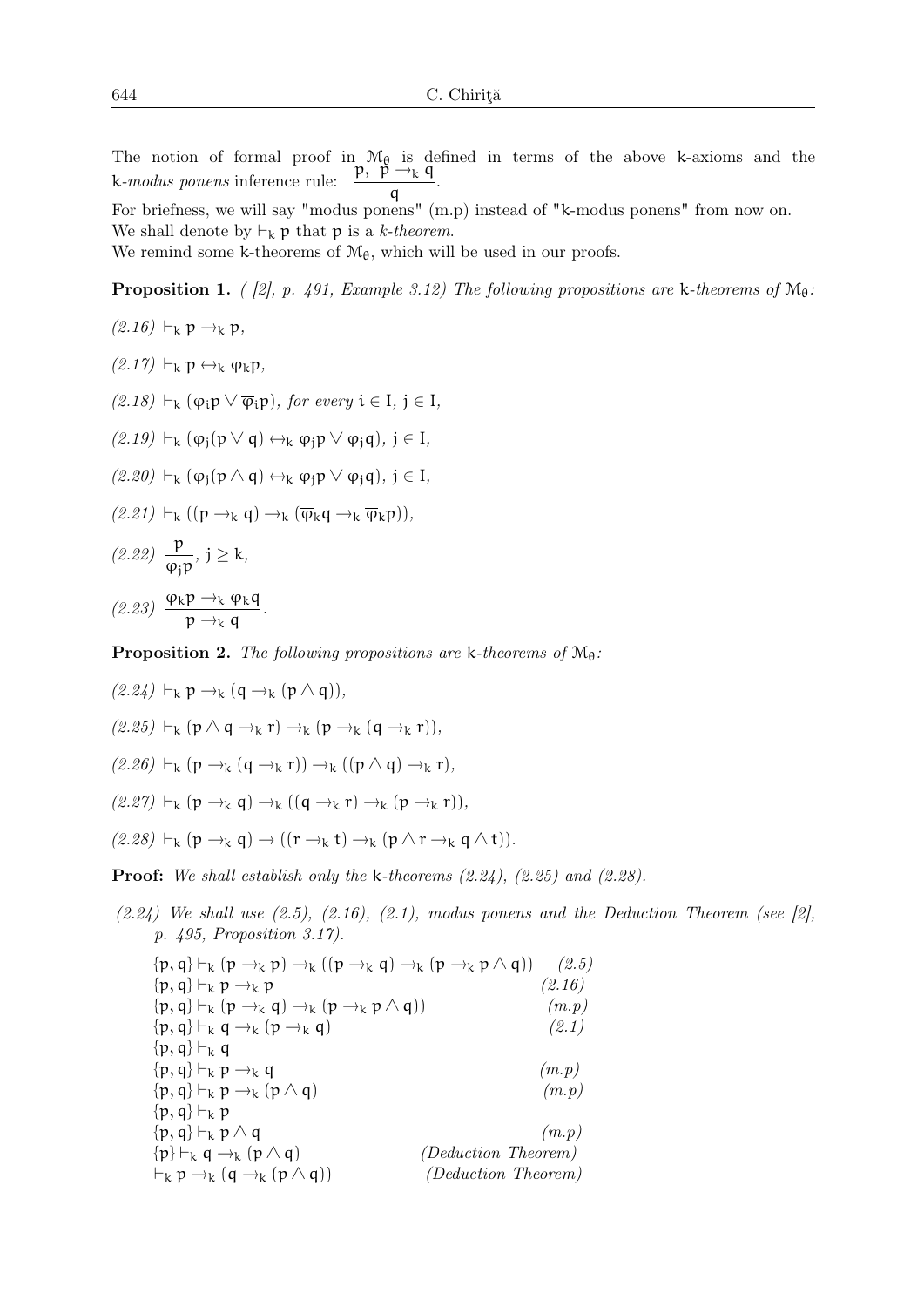*(2.25) We shall apply (2.24), modus ponens and the Deduction Theorem.*

| $\{p \wedge q \rightarrow_k r, p, q\} \vdash_k p$<br>$\{p \wedge q \rightarrow_k r, p, q\} \vdash_k q \rightarrow_k (p \wedge q)$<br>(m.p)<br>$\{p \wedge q \rightarrow_k r, p, q\} \vdash_k q$<br>$\{p \wedge q \rightarrow_k r, p, q\} \vdash_k p \wedge q$<br>(m.p)<br>$\{p \wedge q \rightarrow_k r, p, q\} \vdash_k p \wedge q \rightarrow_k r$<br>$\{p \wedge q \rightarrow_k r, p, q\} \vdash_k r$<br>(m.p) |
|--------------------------------------------------------------------------------------------------------------------------------------------------------------------------------------------------------------------------------------------------------------------------------------------------------------------------------------------------------------------------------------------------------------------|
|                                                                                                                                                                                                                                                                                                                                                                                                                    |
|                                                                                                                                                                                                                                                                                                                                                                                                                    |
|                                                                                                                                                                                                                                                                                                                                                                                                                    |
|                                                                                                                                                                                                                                                                                                                                                                                                                    |
|                                                                                                                                                                                                                                                                                                                                                                                                                    |
|                                                                                                                                                                                                                                                                                                                                                                                                                    |
| (Deduction Theorem)<br>$\{p \wedge q \rightarrow_k r, p\}$ $\vdash_k q \rightarrow_k r$                                                                                                                                                                                                                                                                                                                            |
| $\{p \wedge q \rightarrow_k r\}$ $\vdash_k p \rightarrow_k (q \rightarrow_k r)$ (Deduction Theorem)                                                                                                                                                                                                                                                                                                                |
| $\vdash_{k} (p \land q \rightarrow_{k} r) \rightarrow_{k} (p \rightarrow_{k} (q \rightarrow_{k} r))$ (Deduction Theorem)                                                                                                                                                                                                                                                                                           |

*(2.28) We shall use* k*-axioms (2.3), (2.4), modus ponens,* k*-theorem (2.24) and the Deduction Theorem.*

| $\{p \rightarrow_k q, r \rightarrow_k t, p \wedge r\} \vdash_k p \wedge r$                                          |        |
|---------------------------------------------------------------------------------------------------------------------|--------|
| $\{p \rightarrow_k q, r \rightarrow_k t, p \wedge r\} \vdash_k p \wedge r \rightarrow_k p$                          | (2.3)  |
| $\{p \rightarrow_k q, r \rightarrow_k t, p \wedge r\} \vdash_k p$                                                   | (m.p)  |
| $\{p \rightarrow_k q, r \rightarrow_k t, p \wedge r\} \vdash_k p \rightarrow_k q$                                   |        |
| $\{p \rightarrow_k q, r \rightarrow_k t, p \wedge r\} \vdash_k q$                                                   | (m.p)  |
| $\{p \rightarrow_k q, r \rightarrow_k t, p \wedge r\} \vdash_k p \wedge r \rightarrow_k r$                          | (2.4)  |
| $\{p \rightarrow_k q, r \rightarrow_k t, p \wedge r\} \vdash_k r$                                                   | (m.p)  |
| $\{p \rightarrow_k q, r \rightarrow_k t, p \wedge r\} \vdash_k r \rightarrow_k t$                                   |        |
| $\{p \rightarrow_k q, r \rightarrow_k t, p \wedge r\} \vdash_k t$                                                   | (m.p)  |
| $\{p \rightarrow_k q, r \rightarrow_k t, p \wedge r\} \vdash_k q \rightarrow_k (t \rightarrow_k (q \wedge t))$      | (2.24) |
| $\{p \rightarrow_k q, r \rightarrow_k t, p \wedge r\} \vdash_k t \rightarrow_k (q \wedge t)$                        | (m.p)  |
| $\{p \rightarrow_k q, r \rightarrow_k t, p \wedge r\} \vdash_k q \wedge t$                                          | (m.p)  |
| Applying the Deduction Theorem three times we obtain that                                                           |        |
| $\vdash_k (p \rightarrow_k q) \rightarrow ((r \rightarrow_k t) \rightarrow_k (p \land r \rightarrow_k q \land t)).$ |        |
|                                                                                                                     |        |

*The rest of the proof is straightforward.*  $\Box$ 

The θ-valued Łukasiewicz-Moisil algebras constitute the algebraic counterpart of the θ-valued Moisil logic. The Lindenbaum-Tarski algebra of the θ-valued Moisil propositional calculus is an θ-valued Łukasiewicz-Moisil algebra (see [2], p. 500, Theorem 3.30).

We shall recall the definition of θ-valued Łukasiewicz-Moisil algebras.

Definition 3. *A* θ*-valued Łukasiewicz-Moisil algebra (*LMθ*-algebra) is an algebra*  $\mathcal{L} = (L, \wedge, \vee, \{\varphi_i\}_{i \in I}, \{\overline{\varphi}_i\}_{i \in I}, 0_L, 1_L)$  *of type*  $(2, 2, \{1\}_{i \in I}, \{1\}_{i \in I}, 0, 0)$  *such that for all*  $x, y \in L$ ,

*(2.29)* (**L**,  $\land$ ,  $\lor$ ,  $0_L$ ,  $1_L$ ) *is a bounded distributive lattice,* 

*(2.30)*  $\varphi$ *<sub><i>i*</sub> *is a bounded distributive lattice endomorphism for all i* ∈ I*,* 

$$
(2.31) \ \varphi_i x \wedge \overline{\varphi}_i x = 0_L; \ \varphi_i x \vee \overline{\varphi}_i x = 1_L \ \text{for all } i \in I,
$$

$$
(2.32) \varphi_i \circ \varphi_j = \varphi_j \text{ for all } i, j \in I,
$$

*(2.33) If*  $i \leq j$  *then*  $\varphi_i \leq \varphi_j$  *for all*  $i, j \in I$ *,* 

*(2.34) If*  $φ_i x = φ_i y$  *for all*  $i ∈ I$ *, then*  $x = y$  *(this is known as Moisil's determination principle).*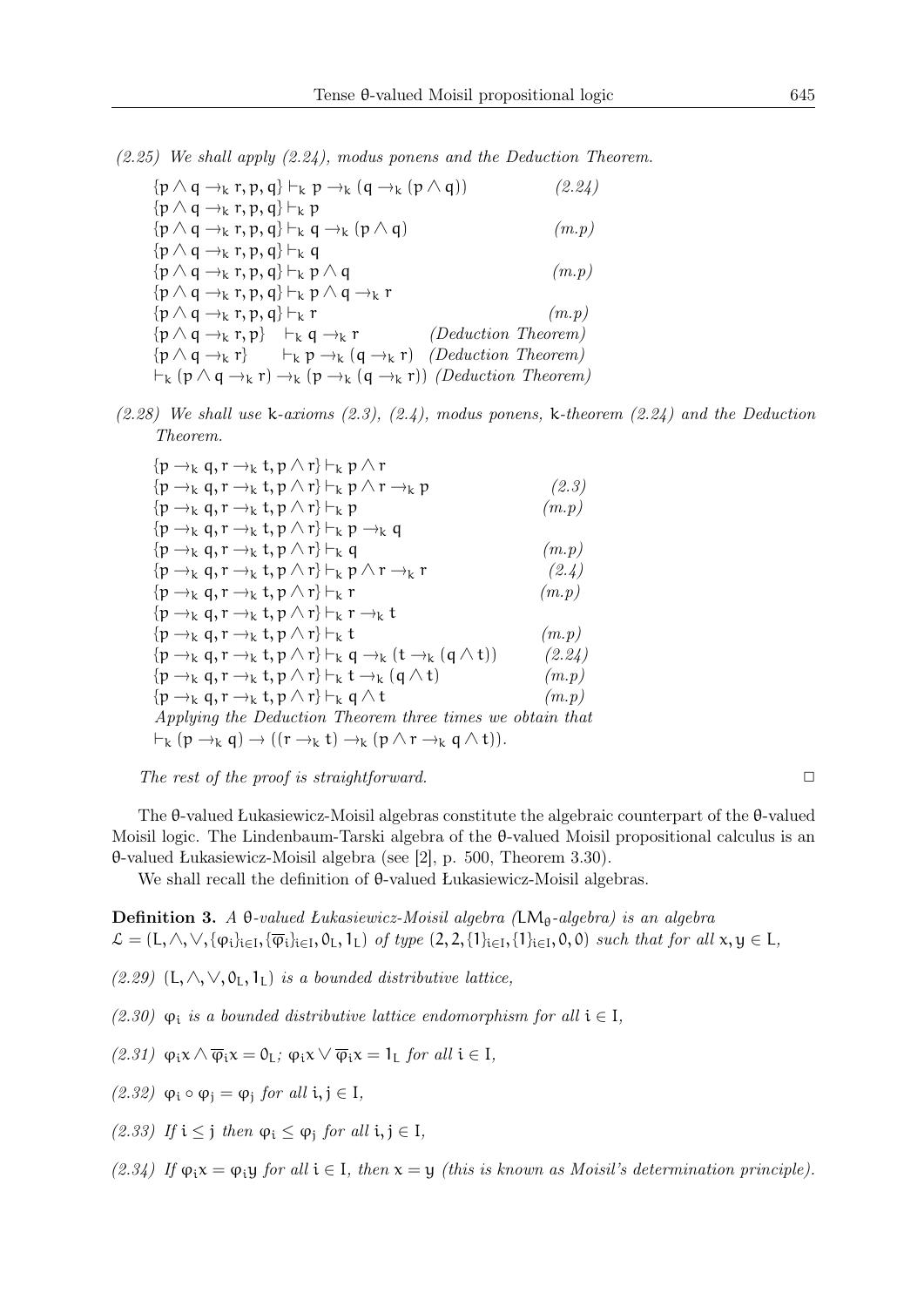Let  $\mathcal{L} = (L, \wedge, \vee, {\varphi_i}_{i \in I}, {\overline{\varphi_i}}_{i \in I}, \mathfrak{o}_L, \mathfrak{l}_L)$  be an  $LM_{\theta}$ -algebra.

We say that L is *complete* if the lattice  $(L, \wedge, \vee, 0_L, 1_L)$  is complete. L is *completely chrysippian* if for every  $\{x_k\}_{k\in K}$  ( $x_k \in L$  for all  $k \in K$ ) such that  $\bigwedge$ k*∈*K  $x_k$  and  $\bigvee$ k*∈*K  $x_k$  exist, the following properties hold:  $\varphi_i(\bigwedge$  $\mathbf{x_k}) = \bigwedge$  $\varphi_i x_k, \varphi_i(\bigvee$  $\mathsf{x_k}) = \bigvee$  $\varphi_i x_k \; (\forall i \in I).$ 

k*∈*K k*∈*K k*∈*K k*∈*K

**Example 4.** Let  $\mathcal{B} = (B, \wedge, \vee, \neg, 0_B, 1_B)$  *be a Boolean algebra.* 

*The set*  $D(B) = B^{[1]} = \{f | f : I \to B, i \leq j \Rightarrow f(i) \leq f(j)\}$  *of all increasing functions from* I *to* B *can be made into a*  $LM_{\theta}$ -*algebra*  $D(B) = (D(B), \wedge, \vee, {\varphi_i}_{i \in I}, {\overline{\varphi_i}}_{i \in I}, \varphi_{D(B)}, \mathbf{1}_{D(B)})$  *where*  $\mathcal{O}_{D(B)}$ ,  $\mathcal{O}_{D(B)}$  : I  $\rightarrow$  B are defined by  $\mathcal{O}_{D(B)}(i) = \mathcal{O}_B$  and  $\mathcal{O}_{D(B)}(i) = \mathcal{O}_B$  for every  $i \in I$ , the ope*rations of the lattice*  $(D(B), \wedge, \vee, O_{D(B)}, 1_{D(B)})$  *are defined pointwise (cf. [2], p.6, Example 1.10)*  $and$   $(\varphi_i f)(j) = f(i),$   $(\overline{\varphi}_i f)(j) = (f(i))^-(\forall j \in I)$   $(\forall i \in I)$ *.* 

Let  $\mathcal{L} = (L, \wedge, \vee, \{\varphi_i\}_{i \in I}, \{\overline{\varphi}_i\}_{i \in I}, 0_L, 1_L)$  be an  $LM_{\theta}$ -algebra. For each  $j \in I$  we consider the binary operation  $\rightarrow$ <sub>j</sub> on L defined by (2.35)  $\mathfrak{a} \rightarrow_j \mathfrak{b} = \overline{\varphi}_j \mathfrak{a} \vee \varphi_j \mathfrak{b} = (\varphi_j \mathfrak{a} \wedge \overline{\varphi}_j \mathfrak{b})$ <sup>–</sup> for all  $\mathfrak{a}, \mathfrak{b} \in L$ . This implication is associated to  $\wedge$  (like for Boolean algebras), but like for Boolean algebras also, there exists the following implication:  $\mathfrak{a} \rightarrow_i \mathfrak{b} = \overline{\varphi}_i \mathfrak{a} \wedge \varphi_i \mathfrak{b}$ , associated to  $\vee$ .

The notion of morphism of  $LM_{\theta}$ -algebras is defined as usual ([2]). Of course, a morphism of LM<sub> $\theta$ </sub>-algebras preserves the operation  $\rightarrow_j$ .

#### 3 Tense θ-valued Łukasiewicz-Moisil algebras

In this section we shall recall some definitions and basic results on tense θ-valued Łukasiewicz-Moisil algebras from [7].

 $\bf{Definition 5.}$  *A tense*  $\bf{LM}_\theta$ -algebra is a triple  $A_t = (A, G, H)$ , where  $A = (A, \wedge, \vee, \{\varphi_i\}_{i \in I}, \{\overline{\varphi}_i\}_{i \in I}$  $(0_A, 1_A)$  *is an* LM<sub>θ</sub>-algebra and G, H : A  $\rightarrow$  A are two unary operations on A such that for all x, y *∈* A*,*

 $(3.1)$  G( $1_A$ ) =  $1_A$ , H( $1_A$ ) =  $1_A$ ,

 $(3.2)$  G(x ∧ y) = G(x) ∧ G(y), H(x ∧ y) = H(x) ∧ H(y)*,* 

- *(3.3)*  $G ∘ φ<sub>i</sub> = φ<sub>i</sub> ∘ G, H ∘ φ<sub>i</sub> = φ<sub>i</sub> ∘ H, for any  $i ∈ I$ ,$
- $(3.4)$  G(x)  $\vee$  y = 1<sub>A</sub> *iff* x  $\vee$  H(y) = 1<sub>A</sub>.

**Definition 6.** Let  $(A, G, H)$  be a tense LM<sub>θ</sub>-algebra. For any  $i \in I$ , let us consider the unary *operations*  $P_i$ ,  $F_i$  *defined by*  $P_i x = \overline{\varphi}_i H \overline{\varphi}_i x$  *and*  $F_i x = \overline{\varphi}_i G \overline{\varphi}_i x$ , *for any*  $x \in A$ *.* 

**Proposition 7.** Let  $A = (A, \wedge, \vee, \{\varphi_i\}_{i \in I}, \{\overline{\varphi}_i\}_{i \in I}, 0_A, 1_A)$  be an LM<sub>θ</sub>-algebra and G, H be two *unary operations on* A *that satisfy conditions* (3.1)*,* (3.2) *and* (3.3)*. Then, the condition* (3.4) *is equivalent with*  $(3.4') \varphi_i \leq G \circ P_i$  *and*  $\varphi_i \leq H \circ F_i$  *for all*  $i \in I$ *.* 

Thus, if we replace in Definition 5 the axiom (3.4) with the condition (3.4*′* ), we obtain an equivalent definition of tense  $LM_{\theta}$ -algebra.

**Proposition 8.** Let  $A = (A, \wedge, \vee, \{\varphi_i\}_{i \in I}, \{\overline{\varphi}_i\}_{i \in I}, 0_A, 1_A)$  be an LM<sub>θ</sub>-algebra and G, H be two *unary operations on* A *that satisfy conditions* (3.1) *and* (3.3)*. Then, the condition* (3.2) *is*  $\ell$ *equivalent to* (3.2<sup>*′*</sup>)  $G(a \rightarrow_k b) \leq G(a) \rightarrow_k G(b)$ ;  $H(a \rightarrow_k b) \leq H(a) \rightarrow_k H(b)$  *for all*  $k \in I$  *where*  $\rightarrow_k$  *is defined by* (2.35).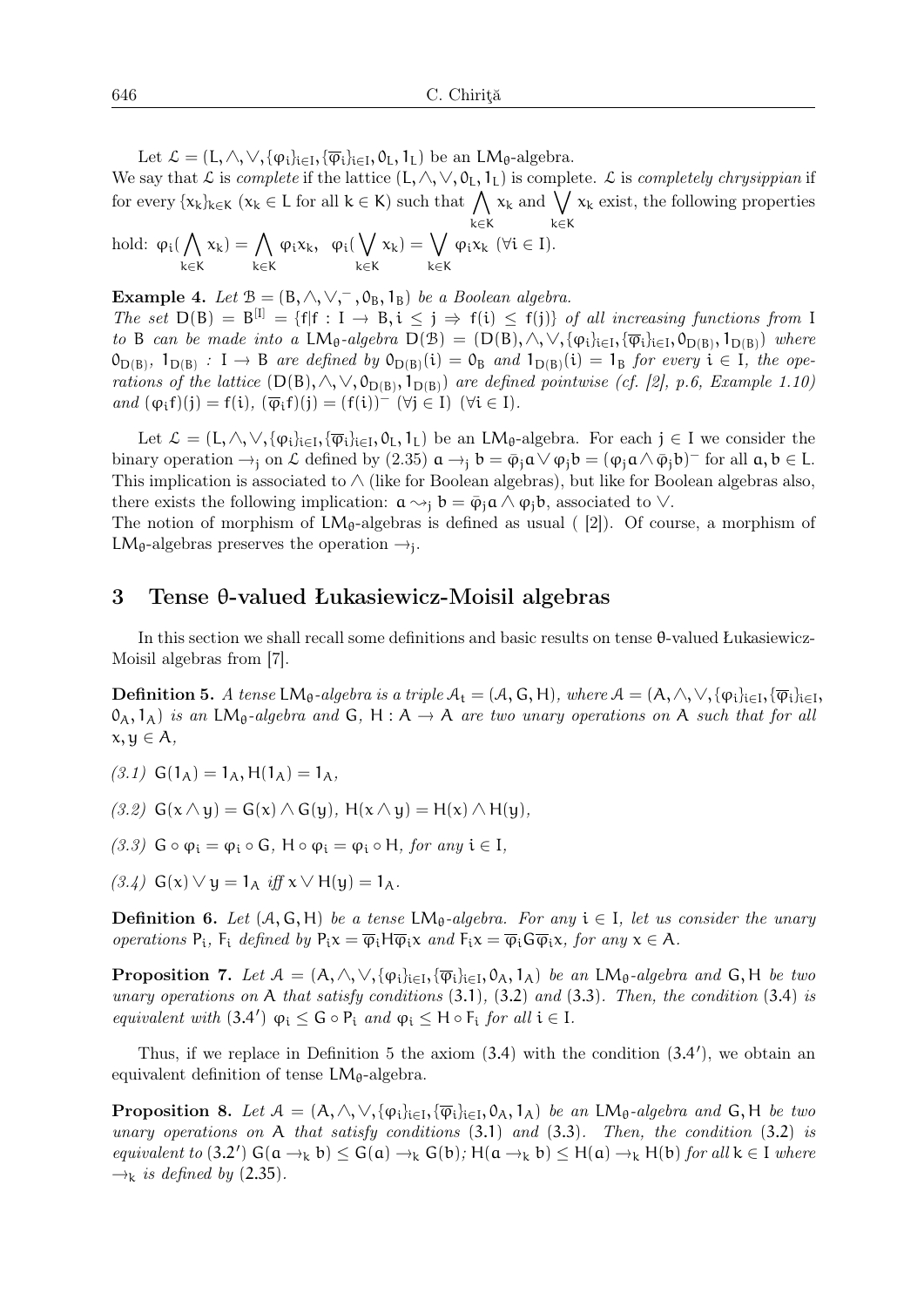Thus, if in Definition 5 we replace the axiom  $(3.2)$  by  $(3.2')$ , we obtain an equivalent definition for tense  $LM_{\theta}$ -algebra.

Definition 9. *A frame is a pair* (X, R)*, where* X *is a nonempty set and* R *is a binary relation on* X*.*

Let  $(X, R)$  be a frame and  $\mathcal{L} = (L, \wedge, \vee, {\varphi_i}_{i \in I}, {\bar{\varphi_i}}_{i \in I}, 0_L, 1_L)$  be a complete and completely chrysippian  $LM_{\theta}$ -algebra. L<sup>X</sup> has a canonical structure of  $LM_{\theta}$ -algebra. Let's us define for all p *∈* L <sup>X</sup> and <sup>x</sup> *<sup>∈</sup>* <sup>X</sup>: <sup>G</sup>*<sup>∗</sup>* (p)(x) = ∧ {p(y)|y *∈* X, xRy}, H*<sup>∗</sup>* (p)(x) = ∧ {p(y)|y *∈* X, yRx}.

**Proposition 10.** For any frame  $(X, R)$ ,  $(\mathcal{L}^X, G^*, H^*)$  is a tense  $LM_{\theta}$ -algebra.

Let  $(B, G, H)$  be a tense Boolean algebra. We define on  $D(B)$  the unary operations  $D(G)$ and  $D(H)$  by:  $D(G)(f) = G \circ f$ ,  $D(H)(f) = H \circ f$  for all  $f \in D(B)$ .

**Lemma 11.** *If* ( $B$ ,  $G$ ,  $H$ ) *is a tense Boolean algebra then* ( $D(B)$ ,  $D(G)$ ,  $D(H)$ ) *is a tense*  $LM_{\theta}$ *algebra.*

Theorem 12. *(The representation theorem for tense LM*<sub>0</sub>-algebras) For every tense  $LM_{\theta}$ -algebra (A, G, H) *there exist a frame*  $(X, R)$  *and an injective morphism of tense*  $LM_{\theta}$ -algebras  $\alpha : A \to (D(L_2))^X$ , where  $L_2 = \{0, 1\}$ , the standard Boolean algebra.

### 4 Tense θ-valued Moisil logic (the syntax)

In this section we introduce the tense  $\theta$ -valued Moisil propositional calculus  $\mathfrak{M}_{\theta}$ , a logical system obtained from the  $\theta$ -valued propositional calculus (see [2]) by adding the two tense operators G and H. We define the notion of k-theorem and k-deduction then we establish some syntactical properties of  $\mathfrak{TM}_{\theta}$ .

The alphabet of  $\mathfrak{M}_{\theta}$  has the following primitive symbols: an infinite set V of propositional variables; the logical connectives  $\vee, \wedge, \varphi_i, \overline{\varphi}_i$  for all  $i \in I$ ; the tense operators G and H and parantheses (,). The set E of propositions of  $\mathfrak{TM}_{\Theta}$  is defined by canonical induction.

**Definition 13.** We shall use the following abbreviations: for all  $\alpha, \beta \in E$  and  $i \in I$ , we define  $\alpha \rightarrow_i \beta = \overline{\varphi}_i \alpha \vee \varphi_i \beta$ ;  $\alpha \leftrightarrow_i \beta = (\alpha \rightarrow_i \beta) \wedge (\beta \rightarrow_i \alpha)$ ;  $F_i \alpha = \overline{\varphi}_i G \overline{\varphi}_i \alpha$ ;  $P_i \alpha = \overline{\varphi}_i H \overline{\varphi}_i \alpha$ .

Definition 14. *We call a k-axiom of tense* θ*-valued Moisil propositional calculus a proposition of one of the following forms:*

*(4.1) The k-axioms of* θ*-valued Moisil propositional calculus ((2.1)-(2.15) in Section 2);*

*(4.2)* <sup>G</sup>(<sup>α</sup> <sup>→</sup><sup>k</sup> <sup>β</sup>) <sup>→</sup><sup>k</sup> (Gα <sup>→</sup><sup>k</sup> Gβ)*;* <sup>H</sup>(<sup>α</sup> <sup>→</sup><sup>k</sup> <sup>β</sup>) <sup>→</sup><sup>k</sup> (Hα <sup>→</sup><sup>k</sup> Hβ)*;*

*(4.3)* Gφ<sub>i</sub> $\alpha$  ↔<sub>k</sub> φ<sub>i</sub>Gα; Hφ<sub>i</sub> $\alpha$  ↔<sub>k</sub> φ<sub>i</sub>Hα*, for all* i ∈ I*;* 

*(4.4)* <sup>φ</sup>i<sup>α</sup> <sup>→</sup><sup>k</sup> GPiα*;* <sup>φ</sup>i<sup>α</sup> <sup>→</sup><sup>k</sup> HFiα*, for all* <sup>i</sup> *<sup>∈</sup>* <sup>I</sup>*.*

The notion of formal  $k$ -proof in  $TM_{\theta}$  is defined in terms of the above axioms and the following inference rules:  $\frac{\alpha, \alpha \rightarrow_k \beta}{\beta}$  (modus ponens);  $\frac{\alpha}{G\alpha}$  $\frac{\alpha}{H\alpha}$  (Temporal Generalizations)

**Definition 15.** We say that a proposition  $\alpha$  is a k-theorem of  $\mathfrak{TM}_{\theta}$  if there exists a k-proof of *it.* We will denote by  $\vdash_k \alpha$  the fact that  $\alpha$  *is a k-theorem of*  $\mathfrak{TM}_{\theta}$ *.* 

Definition 16. *Let*  $Γ ⊆ E$  *and*  $α ∈ E$ *. We say that*  $α$  *is a k-deduction from*  $Γ$  *and write*  $Γ ⊢<sub>k</sub> α$ *if there exist*  $n \in \mathbb{N} = \{0, 1, 2, ...\}$  *and*  $\alpha_1, ..., \alpha_n \in \Gamma$  *such that*  $\vdash_k \bigwedge^n$  $\bigwedge_{i=1} \alpha_i \rightarrow_k \alpha$ .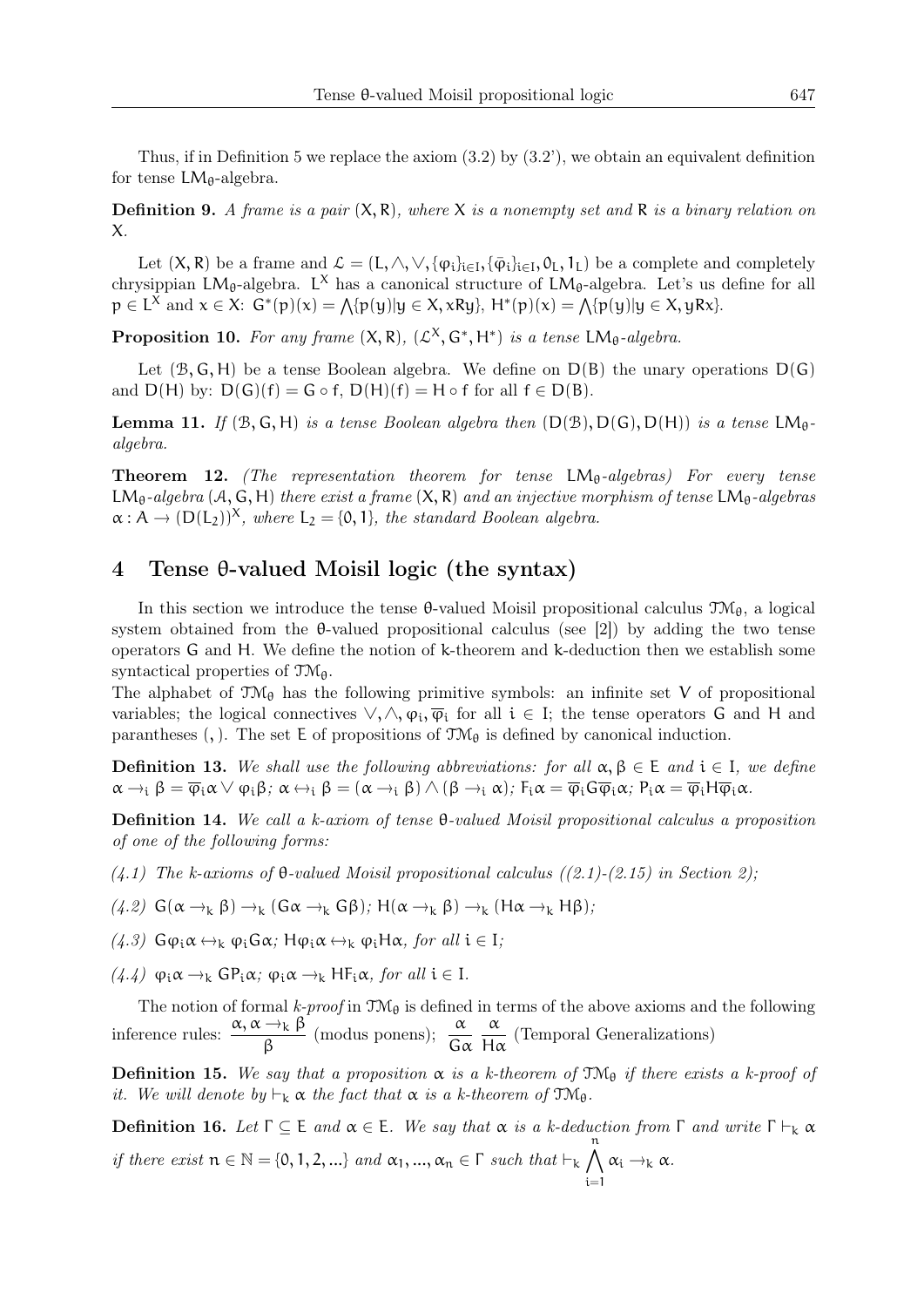We remark that the logical structure of  $\mathfrak{M}_{\theta}$  (k-theorems and k-deduction) combines the logical stuctures of two logical systems: the θ-valued Moisil logic and tense classical logic. Further we shall prove some syntactical properties.

**Lemma 17.** *Let*  $\Gamma$  ⊂ E *and*  $\alpha$  ∈ E. *Then*  $\Gamma$  *⊢*<sub>k</sub>  $\alpha$  *iff there exist*  $n$  ∈ N *and*  $\alpha$ <sub>1</sub>, ...,  $\alpha_n$  ∈  $\Gamma$  *such that*  $\vdash_k \alpha_1 \rightarrow_k (\alpha_2 \rightarrow_k \ldots (\alpha_n \rightarrow_k \alpha) \ldots).$ 

**Proof:** *By Definition 16 and* k-theorems  $(2.25)$  and  $(2.26)$ .

**Lemma 18.** Let  $\Gamma \subseteq \mathsf{E}$  and  $\alpha \in \mathsf{E}$ . Then  $\Gamma \vdash_{\mathsf{k}} \alpha$  iff there exists  $\Gamma' \subseteq \Gamma$ ,  $\Gamma'$  finite, such that Γ *′ ⊢*<sup>k</sup> α*.*

**Proof:** *By Definition 16 and Lemma 17.* △

**Proposition 19.** Let  $\Gamma, \Sigma \subseteq E$  and  $\alpha, \beta \in E$ . The following properties hold: *(i) If*  $\vdash_k \alpha$  *then* Γ  $\vdash_k \alpha$ *; (ii) If*  $\Gamma$  ⊂ Σ *and*  $\Gamma$  *⊢*<sub>k</sub> α *then* Σ *⊢*<sub>k</sub> α*; (iii) If*  $\alpha$  ∈ Γ *then* Γ  $\vdash_k \alpha$ *; (iv)* {α}  $\vdash_k \beta$  *iff*  $\vdash_k \alpha \rightarrow_k \beta$ *; (v) If*  $\Gamma$  *⊢*<sub>k</sub> α *and* {α} *⊢*<sub>k</sub> β *then*  $\Gamma$  *⊢*<sub>k</sub> β; *(vi) If*  $\Gamma$  *⊢*<sub>k</sub> α *and*  $\Gamma$  *⊢*<sub>k</sub> α →<sub>k</sub> β *then*  $\Gamma$  *⊢*<sub>k</sub> β*; (vii)* Γ *⊢*<sup>k</sup> α ∧ β *iff* Γ *⊢*<sup>k</sup> α *and* Γ *⊢*<sup>k</sup> β*.*

Proof: *(i) Using Definition 16 for* n = 0*. (ii) By applying Definition 16.*

*(iii) Using* k*-theorem (2.16) and Definition 16.*

*(iv)* We assume that  $\vdash_k \alpha \rightarrow_k \beta$ . Then, by Definition 16, we obtain that  $\{\alpha\} \vdash_k \beta$ . Conversely, if  ${\alpha} \vdash_k \beta$  then there exists  $n \in \mathbb{N}$  such that  $\vdash_k (\underbrace{\alpha \wedge ... \wedge \alpha}_{n}) \rightarrow_k \beta$ . By using k-axioms (2.4) and

*(2.5), we get that*  $\vdash_k (\underbrace{\alpha \wedge ... \wedge \alpha}_{n}) \leftrightarrow_k \alpha$ *, so*  $\vdash_k \alpha \rightarrow_k^n \beta$ *.* 

*(v)* We suppose that  $Γ ⊢_k α$  *and*  ${α}$   $⊢_k β$ . Then there exist  $n ∈ ℕ$  *and*  $α_1, …, α_n ∈ Γ$  *such that ⊢*k ∧n i=1 <sup>α</sup><sup>i</sup> <sup>→</sup><sup>k</sup> <sup>α</sup>*. Using (iv), it follows that <sup>⊢</sup>*<sup>k</sup> <sup>α</sup> <sup>→</sup><sup>k</sup> <sup>β</sup> *and by applying* <sup>k</sup>*-theorem (2.27) and*

*modus ponens, we obtain that ⊢*<sup>k</sup> ∧n  $\alpha_i \rightarrow_k \beta$ *, so*  $\Gamma \vdash_k \beta$ *.* 

*(vi)* Let Γ  $\vdash_k \alpha$  and Γ  $\vdash_k \alpha \rightarrow_k \beta$ . By applying Lemma 18, there exist Γ<sub>1</sub>, Γ<sub>2</sub>  $\subseteq$  Γ *such that*  $\Gamma_1$   $\vdash_k \alpha$  *and*  $\Gamma_2$   $\vdash_k \alpha \rightarrow_k \beta$ *. By (ii), it follows that*  $\Gamma_1 \cup \Gamma_2 \vdash_k \alpha$  *and*  $\Gamma_1 \cup \Gamma_2 \vdash_k \alpha \rightarrow_k \beta$ *. If we consider*  $\Gamma_1 \cup \Gamma_2 = \{ \gamma_1, ..., \gamma_n \}$ *, we obtain that*  $\vdash_k \bigwedge^n$  $\bigwedge_{i=1} \gamma_i \rightarrow_k \alpha$  *and*  $\vdash_k$ ∧n  $\bigwedge_{i=1} \gamma_i \rightarrow_k (\alpha \rightarrow_k$ 

<sup>→</sup><sup>k</sup> <sup>β</sup>)*. By applying* <sup>k</sup>*-axiom (2.2) and modus ponens, we get that <sup>⊢</sup>*<sup>k</sup> ∧n  $\bigwedge_{i=1}$  γ<sub>i</sub> →<sub>k</sub> β*, so* Γ *⊦*<sub>k</sub> β*.* 

*(vii)* We assume that  $\Gamma \vdash_k \alpha \land \beta$ *. By using* k-axioms (2.3) and (2.4) and applying (i) and (vi), *we obtain that*  $Γ ⊢_k α$  *and*  $Γ ⊢_k β$ *. Conversely, we assume that*  $Γ ⊢_k α$  *and*  $Γ ⊢_k β$ *. By using* k-theorem (2.24) and (i), we obtain that  $\Gamma \vdash_k \alpha \to_k (\beta \to_k \alpha \land \beta)$ *. By applying twice (vi), we get*  $\Gamma \vdash_k \alpha \land \beta$ *get* Γ  $\vdash_k \alpha \land \beta$ *.* 

**Theorem 20.** *(The deduction theorem)* Let  $\Gamma$  ⊆ E *and* α, β ∈ E. Then  $\Gamma$  ∪ {α}  $\vdash_k$  β *iff*  $\Gamma \vdash_k$  $\alpha \rightarrow_{k} \beta$ .

**Proof:** We assume that  $Γ ∪ {α}$   $⊢<sub>k</sub> β$ . Then there exist  $π ∈ ℕ$  and  $α<sub>1</sub>, ..., α<sub>n</sub> ∈ Γ$  such *that*  $\vdash_k (\bigwedge^n)$  $\bigwedge_{i=1}^n \alpha_i \wedge \alpha$   $\rightarrow_k^{\cdot} \beta$ *. By applying* k-theorem (2.25) and modus ponens, it follows that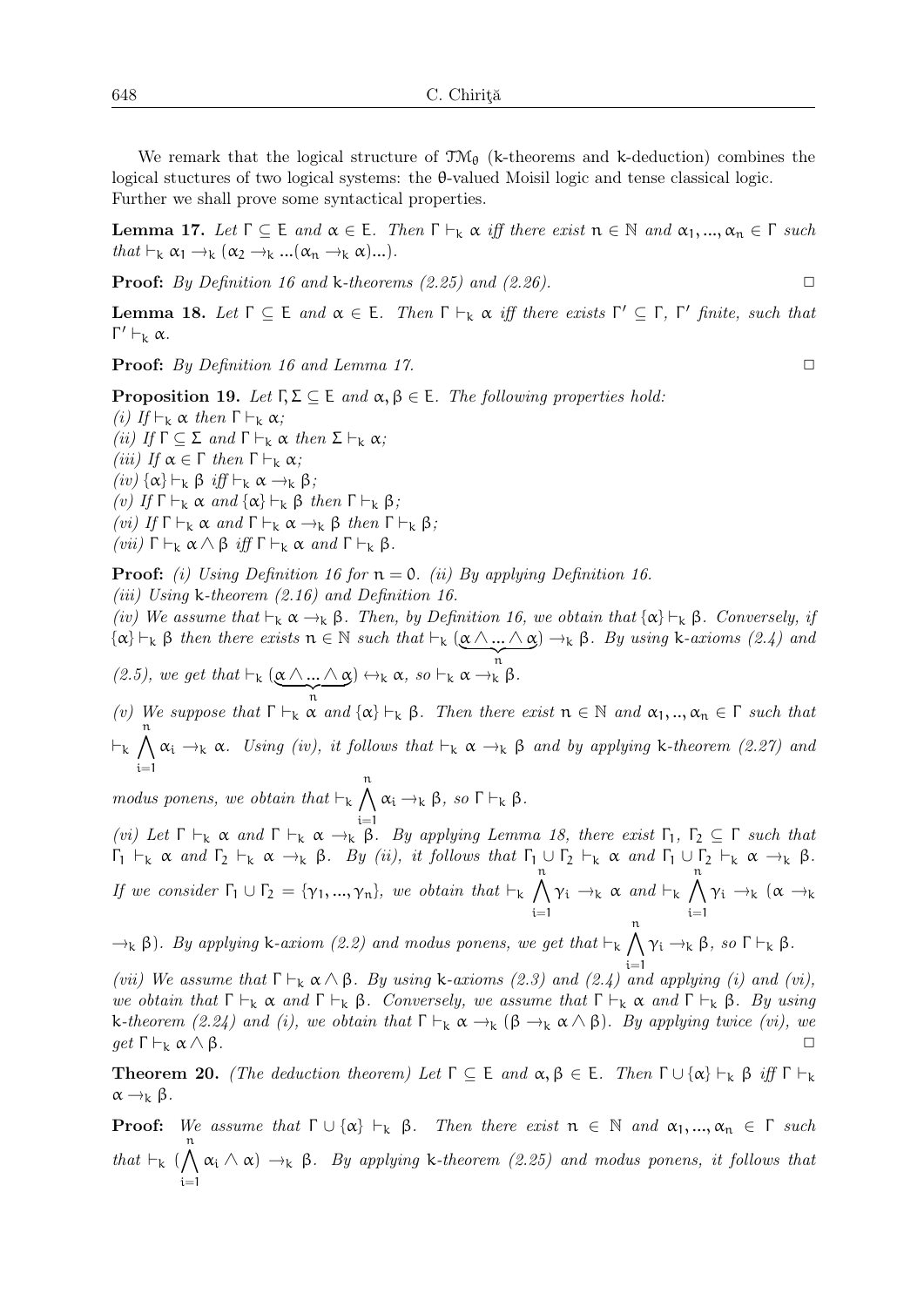*⊢*k ∧n  $\bigwedge_{i=1}^n \alpha_i \rightarrow_k (\alpha \rightarrow_k \beta)$ *. Using Definition 16, we obtain that*  $\Gamma \vdash_k \alpha \rightarrow_k \beta$ *. Conversely, we* 

*suppose that*  $Γ ⊢_k α →_k β$ *. Thus, by Proposition 4.1 (ii), we get*  $Γ ∪ {α} ⊢_k α →_k β$ *. Also, by Proposition 4.1 (iii), we have that*  $\Gamma \cup {\{\alpha\}} \vdash_k \alpha$ *, hence by applying Proposition 4.1 (vi), it results*<br>that  $\Gamma \cup {\{\alpha\}} \vdash_k \beta$ *that*  $\Gamma \cup \{\alpha\} \vdash_k \beta$ .

Proposition 21. In TM<sub> $\theta$ </sub>, the following properties hold:

*(4.5) If*  $\vdash_k \alpha \leftrightarrow_k \beta$ *, then*  $\vdash_k G\alpha \leftrightarrow_k G\beta$ *,* 

 $(4.6)$   $\vdash_k G(\alpha \wedge \beta) \leftrightarrow_k (G\alpha \wedge G\beta)$ .

Proof: (4.5) *By using* k*-axioms* (2.3)*,* (2.4)*,* k*-theorem* (2.24) *and modus ponens, we obtain that: <sup>⊢</sup>*<sup>k</sup> <sup>α</sup> <sup>↔</sup><sup>k</sup> <sup>β</sup> *iff <sup>⊢</sup>*<sup>k</sup> <sup>α</sup> <sup>→</sup><sup>k</sup> <sup>β</sup> *and <sup>⊢</sup>*<sup>k</sup> <sup>β</sup> <sup>→</sup><sup>k</sup> <sup>α</sup>*. Applying the temporal generalization rule* <sup>G</sup>*, we get that*  $\vdash_k G(\alpha \rightarrow_k \beta)$  *and*  $\vdash_k G(\beta \rightarrow_k \alpha)$ *. Then, by* k-*axiom* (4.2) *and modus ponens, it follows*  $that \vdash_k G\alpha \rightarrow_k G\beta \text{ and } \vdash_k G\beta \rightarrow_k G\alpha, \text{ hence } \vdash_k G\alpha \leftrightarrow_k G\beta.$ 

(4.6) *We shall prove that*  $\vdash_k G(\alpha \wedge \beta) \rightarrow_k (G \alpha \wedge G \beta)$  *and*  $\vdash_k (G \alpha \wedge G \beta) \rightarrow_k G(\alpha \wedge \beta)$ *. By applying Proposition 21 (4.5) for* k*-axioms (2.3), (2.4), we obtain that*  $\vdash_k G(\alpha \land \beta) \rightarrow_k G\alpha$  *and*  $\vdash_k G(\alpha \land \beta) \rightarrow_k G\beta$ . Using k-axiom (2.5) and modus ponens, it results that *Ling* **k**-axiom (2.5) and modus ponens, it results that  $\vdash_k$  G(α ∧ β) →<sub>k</sub> (Gα ∧ Gβ). By k-teorem (2.24) and the temporal generalization rule G, *we obtain that*  $\vdash_k G(\alpha \rightarrow_k (\beta \rightarrow_k \alpha \land \beta))$ . Applying k-axiom (4.2), modus ponens and k-theorem *(2.27), it follows that*  $\vdash_k$  Gα →<sub>k</sub> (Gβ →<sub>k</sub> G(α∧β))*. Using* k-theorem *(2.26)* and modus ponens,<br>*we get that*  $\vdash_L$  (Gα ∧ Gβ) → G(α ∧ β) Thus  $\vdash_L$  G(α ∧ β) ↔ (Gα ∧ Gβ) *we get that*  $\vdash_k (G \alpha \land G \beta) \rightarrow_k G(\alpha \land \beta)$ *. Thus*  $\vdash_k G(\alpha \land \beta) \leftrightarrow_k (G \alpha \land G \beta)$ *.* 

We remark that there exists a similar Proposition concerning H.

#### 5 The k-Lindenbaum-Tarski algebra of tense θ-valued Moisil logic

In this section we shall prove that the k-Lindenbaum-Tarski algebra of  $\mathfrak{IM}_{\theta}$  is a tense  $\theta$ valued Łukasiewicz-Moisil algebra. Therefore, the tense θ-valued Łukasiewicz-Moisil algebras constitute the algebraic structures of  $T\mathcal{M}_{\theta}$  and the properties of tense LM $_{\theta}$ -algebras reflect the syntactical properties of  $\mathfrak{TM}_{\theta}$ .

We consider the binary relation  $\sim_k$  on the set of all propositions E, defined by:  $\alpha \sim_k \beta$  iff *⊢*<sub>k</sub>  $\varphi_i \alpha \leftrightarrow_k \varphi_i \beta$  for all  $i \in I$ .

**Lemma 22.**  $∼<sub>k</sub>$  *is an equivalence relation on* **E**.

For any proposition  $\alpha \in E$ , we denote by  $[\alpha]_k$  the equivalence class of  $\alpha$ . We can define the following operations on the set  $E/_{\sim_k}: [\alpha]_k \vee [\beta]_k = [\alpha \vee \beta]_k; [\alpha]_k \wedge [\beta]_k = [\alpha \wedge \beta]_k; \varphi_i[\alpha]_k = [\varphi_i \alpha]_k;$  $\overline{\varphi}_i[\alpha]_k = [\overline{\varphi}_i \alpha]_k$  for all  $i \in I$ ;  $G([\alpha]_k) = [G \alpha]_k$ ;  $H([\alpha]_k) = [H \alpha]_k$ ;  $0_k = [\overline{\varphi}_k \alpha]_k$ ,  $1_k = [\varphi_k \alpha]_k$ , where  $\alpha$  is a k-theorem of  $\mathfrak{TM}_{\theta}$ .

Proposition 23. (E/<sub>∼k</sub>, ∧,∨,{φ<sub>i</sub>}<sub>i∈I</sub>,{ $\overline{\varphi}$ <sub>i</sub>}<sub>i∈I</sub>, 0<sub>k</sub>, 1<sub>k</sub>, G, H)*, the* k-*Lindenbaum-Tarski algebra of*  $TM_{\theta}$ *, is a tense*  $LM_{\theta}$ *-algebra.* 

**Proof:** *By* ( [2], p.500, Theorem 3.30), we have that  $(E/_{\sim_k}, \wedge, \vee, {\varphi_i}]_{i \in I}, {\overline{\varphi_i}}_{i \in I}, 0_k, 1_k)$  is an LMθ*-algebra. What is left to prove is that the operations* G *and* H *are well defined and the conditions (3.1)-(3.4) are satisfied. Due to the symmetrical position of* G *and* H *we shall only include the proofs for* G. Let  $\alpha, \beta \in E$  *such that*  $\alpha \sim_k \beta$ . Thus,  $\vdash_k \varphi_i \alpha \leftrightarrow_k \varphi_i \beta$  *for all*  $i \in I$ . *Applying Proposition 21 (4.5), we obtain that*  $\vdash_k G \varphi_i \alpha \leftrightarrow_k G \varphi_i \beta$  *for all*  $i \in I$ *. Using* k-axiom *(4.3), it follows that*  $\vdash_k \phi_i$  Gα  $\leftrightarrow_k \phi_i$  Gβ *for all*  $i \in I$ *, so* Gα  $\sim_k$  Gβ*.*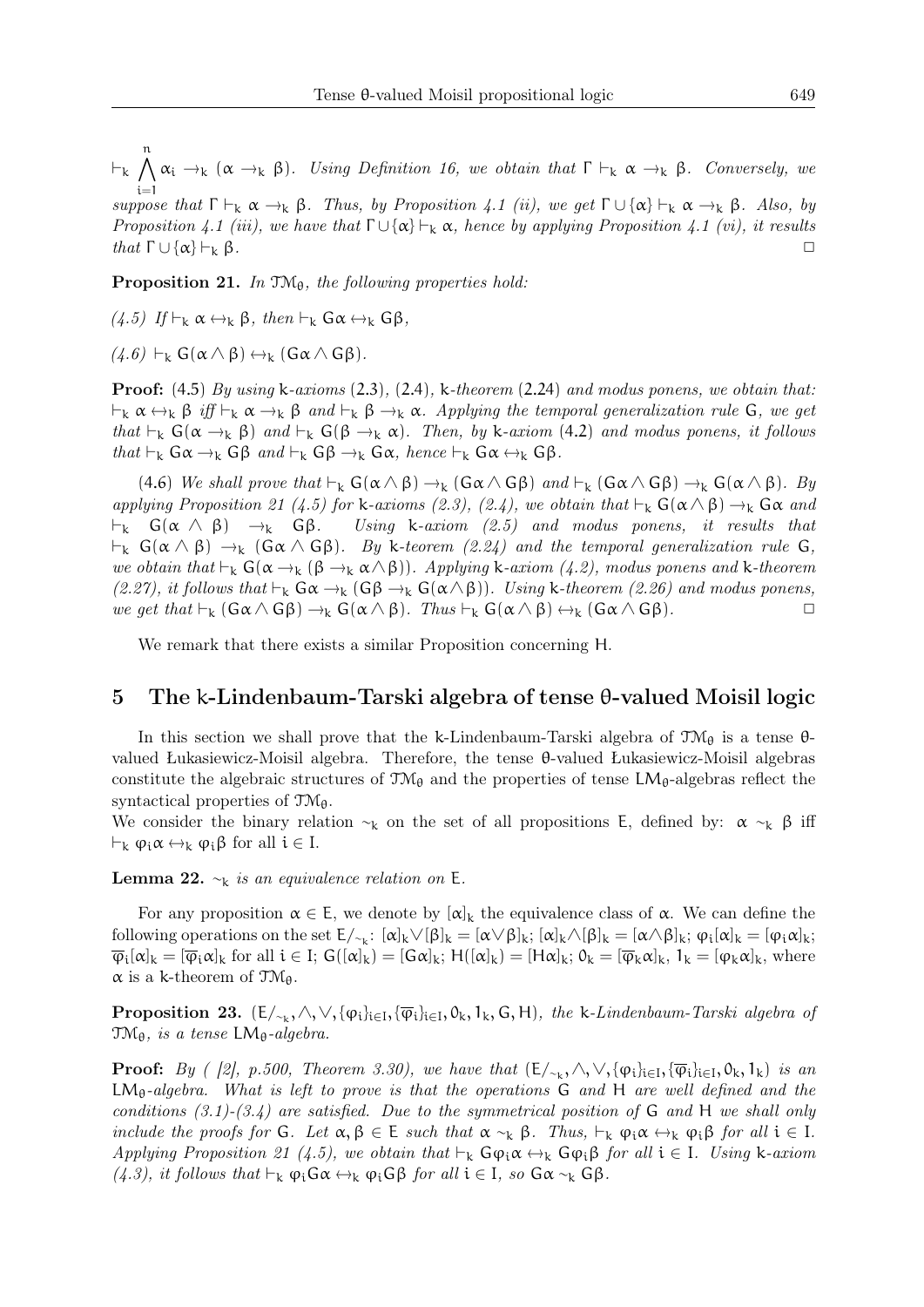- *(3.1) We have to prove that*  $G([\varphi_k \alpha]_k) = [\varphi_k \alpha]_k$  *i.e. by definition of* ∼<sub>k</sub> *that*  $\vdash_k \varphi_i G \varphi_k \alpha \leftrightarrow_k$  $\varphi_i \varphi_k \alpha$  *for every*  $\alpha$  *such that*  $\vdash_k \alpha$  *and for all*  $i \in I$ *. Let*  $\alpha \in E$  *such that*  $\vdash_k \alpha$  *and*  $i \in I$ *. By* k-theorem (2.22), we obtain that  $\vdash_k \varphi_k \alpha$  and by applying the temporal generalization *rule G, we obtain that*  $\vdash_k G\varphi_k \alpha$ . Using k-axiom (2.1) and modus ponens, it results that *<sup>⊢</sup>*<sup>k</sup> <sup>φ</sup>k<sup>α</sup> <sup>→</sup><sup>k</sup> Gφk<sup>α</sup> *and <sup>⊢</sup>*<sup>k</sup> Gφk<sup>α</sup> <sup>→</sup><sup>k</sup> <sup>φ</sup>kα*. Thus, we get that (i) <sup>⊢</sup>*<sup>k</sup> <sup>φ</sup>k<sup>α</sup> <sup>↔</sup><sup>k</sup> Gφkα*. Using*  $k$ -*axiom (2.11), we have that (ii)*  $\vdash_k \phi_i \phi_k \alpha \leftrightarrow_k \phi_k \alpha$  *and by using Proposition 21(4.5), we obtain that (iii)*  $\vdash_k G \varphi_i \varphi_k \alpha \leftrightarrow_k G \varphi_k \alpha$ . Using k-axiom (4.3) and the conditions (i),(ii), *(iii), it results that*  $\vdash_k \phi_i$  G $\phi_k \alpha \leftrightarrow_k \phi_i \phi_k \alpha$ .
- *(3.2) Let*  $\alpha, \beta \in E$ *. We must prove that*  $G([\alpha]_k \wedge [\beta]_k) = G([\alpha]_k) \wedge G([\beta]_k)$  *i.e.*  $G(\alpha \wedge \beta) \sim_k$  $G\alpha \wedge G\beta$  *which is equivalent with*  $\vdash_k \varphi_i G(\alpha \wedge \beta) \leftrightarrow_k \varphi_i (G\alpha \wedge G\beta)$  *for all*  $i \in I$ *. Let*  $i \in I$ *. By using Proposition 21(4.6) for*  $\alpha = \varphi_i \alpha$  *and*  $\beta = \varphi_i \beta$ *, we obtain that*  $(i) \vdash_k G(\varphi_i \alpha \wedge$  $\wedge \varphi_i \beta$ )  $\leftrightarrow_k$  ( $\varphi_i \alpha \wedge \varphi_i \beta$ )*. By using* k-axiom (2.9) and Proposition 21(4.5), we get *that (ii)*  $\vdash_k G\phi_i(\alpha \wedge \beta) \leftrightarrow_k G(\phi_i \alpha \wedge \phi_i \beta)$ *. By conditions (i) and (ii), we obtain that*  $(a) \vdash_k G\varphi_i(\alpha \wedge \beta) \leftrightarrow_k (G\varphi_i \alpha \wedge G\varphi_i \beta)$ *. By* k-axiom (4.3), we have:  $\vdash_k G\varphi_i \alpha \leftrightarrow_k \varphi_i G\alpha$  and  $\vdash_k$  Gφ<sub>i</sub>β ↔<sub>k</sub> φ<sub>i</sub>Gβ*. Applying* k-theorem (2.28), it follows that (b)  $\vdash_k$  (Gφ<sub>i</sub>α ∧ Gφ<sub>i</sub>β) ↔<sub>k</sub>  $\leftrightarrow_k (\varphi_i \mathsf{G} \alpha \wedge \varphi_i \mathsf{G} \beta)$ *. By conditions (a), (b) and* k-axiom (4.3), we obtain that  $\vdash_k \varphi_i \mathsf{G}(\alpha \wedge \beta)$  $∧β)$  ↔<sub>k</sub>  $φ$ <sub>i</sub>( $Gα ∧ Gβ$ ).
- *(3.3) We have to prove that*  $\vdash_k \phi_j G \phi_i \alpha \leftrightarrow_k \phi_j \phi_i G \alpha$  *for all*  $i, j \in I$ *. Let*  $i, j \in I$ *. By* k*axiom (2.11), we obtain that (a)*  $\vdash_k \varphi_i \varphi_i \mathsf{G} \alpha \leftrightarrow_k \varphi_i \mathsf{G} \alpha$ *. Using* k-axiom (4.3), we have *that*  $(b) \vdash_k \varphi_j G \varphi_i \alpha \leftrightarrow_k G \varphi_j \varphi_i \alpha$ . By k-axioms (2.11) and Proposition 21(4.5), it fol*lows that*  $(c) \vdash_k G\phi_i \phi_i \alpha \leftrightarrow_k G\phi_i \alpha$ . By  $(a)$ ,  $(b)$ ,  $(c)$  and k-axiom  $(4.3)$ , we get that *<sup>⊢</sup>*<sup>k</sup> <sup>φ</sup>jGφi<sup>α</sup> <sup>↔</sup><sup>k</sup> <sup>φ</sup>jφiGα*.*
- *(3.4) Since by Proposition 7, the condition (3.4) is equivalent with (3.4'), we shall prove that*  $[\varphi_i \alpha]_k \leq [\mathsf{GP}_i \alpha]_k$  *for all*  $i \in I$ *, i.e.*  $\vdash_k \varphi_i \varphi_i \alpha \rightarrow_k \varphi_i \mathsf{GP}_i \alpha$  *for all*  $i, j \in I$ *. Let*  $i, j \in I$ *. By*  $k$ -*axiom (2.13), we have that*  $\vdash_k P_iα \leftrightarrow_k φ_iP_iα$ *. Applying Proposition 21 (4.5), it follows that*  $\vdash_k$   $\mathsf{GP}_i \alpha \leftrightarrow_k \mathsf{G} \varphi_j \mathsf{P}_i \alpha$ *. Using* k-axiom  $(4.3)$ *, it results that*  $(1) \vdash_k \mathsf{GP}_i \alpha \leftrightarrow_k \varphi_j \mathsf{GP}_i \alpha$ *. Also, by* k-axiom (2.11), we have that  $(2) \vdash_k \varphi_i \alpha \leftrightarrow_k \varphi_i \varphi_i \alpha$ . By (1), (2) and k-axiom  $(4.4)$ *, we get that*  $\vdash_k \phi_i \phi_i \alpha \rightarrow_k \phi_i$  GP<sub>i</sub>α.

 $\Box$ 

# 6 Semantics and completeness theorem of tense θ-valued Moisil logic

This section concernes with the semantics of  $\mathfrak{M}_{\theta}$ , which combines the properties of Kripke semantics for T and the algebraic semantics for  $\mathcal{M}_{\theta}$ . We establish a completeness theorem for  $\mathfrak{M}_{\theta}$  by using the representation theorem of tense θ-valued Łukasiewicz-Moisil algebras [7].

**Definition 24.** Let  $(X, R)$  be a frame. A valuation of  $\mathfrak{M}_{\theta}$  is a function  $v : E \times X \to L^{[1]}$  $\frac{1}{2}$  such *that for all*  $\alpha, \beta \in E$  *and*  $x \in X$ *, the following equalities hold:*  $\nu(\alpha \rightarrow_k \beta, x) = \nu(\alpha, x) \rightarrow_k \nu(\beta, x)$ *;*  $v(\alpha \wedge \beta, x) = v(\alpha, x) \wedge v(\beta, x); v(\alpha \vee \beta, x) = v(\alpha, x) \vee v(\beta, x); v(\varphi_i \alpha, x) = \varphi_i v(\alpha, x)$  *for any*  $i \in I$ *;*  $v(\overline{\varphi}_i \alpha, x) = \overline{\varphi}_i v(\alpha, x)$  *for any*  $i \in I$ *;*  $v(Gp, x) = \bigwedge \{v(p, y) | xRy\}$ *;*  $v(Hp, x) = \bigwedge \{v(p, y) | yRx\}$ *.* 

The first five conditions of the previous definition reflect "the many-valued past" of  $\mathfrak{M}_{\theta}$ (see [2], p.487) and the last two conditions correspond to "the tense past" of  $\mathfrak{TM}_{\theta}$  (see [5], p.93).

**Definition 25.** We say that a proposition  $\alpha$  is a k-tautology and we write  $\models_k \alpha$  if for every *frame*  $(X, R)$ *, for any valuation*  $v : E \times X \rightarrow L_2^{[1]}$  $\sum_{2}^{\lfloor 1 \rfloor}$  and for all  $x \in X$ *, we have*  $v(\alpha, x)(k) = 1$ *.*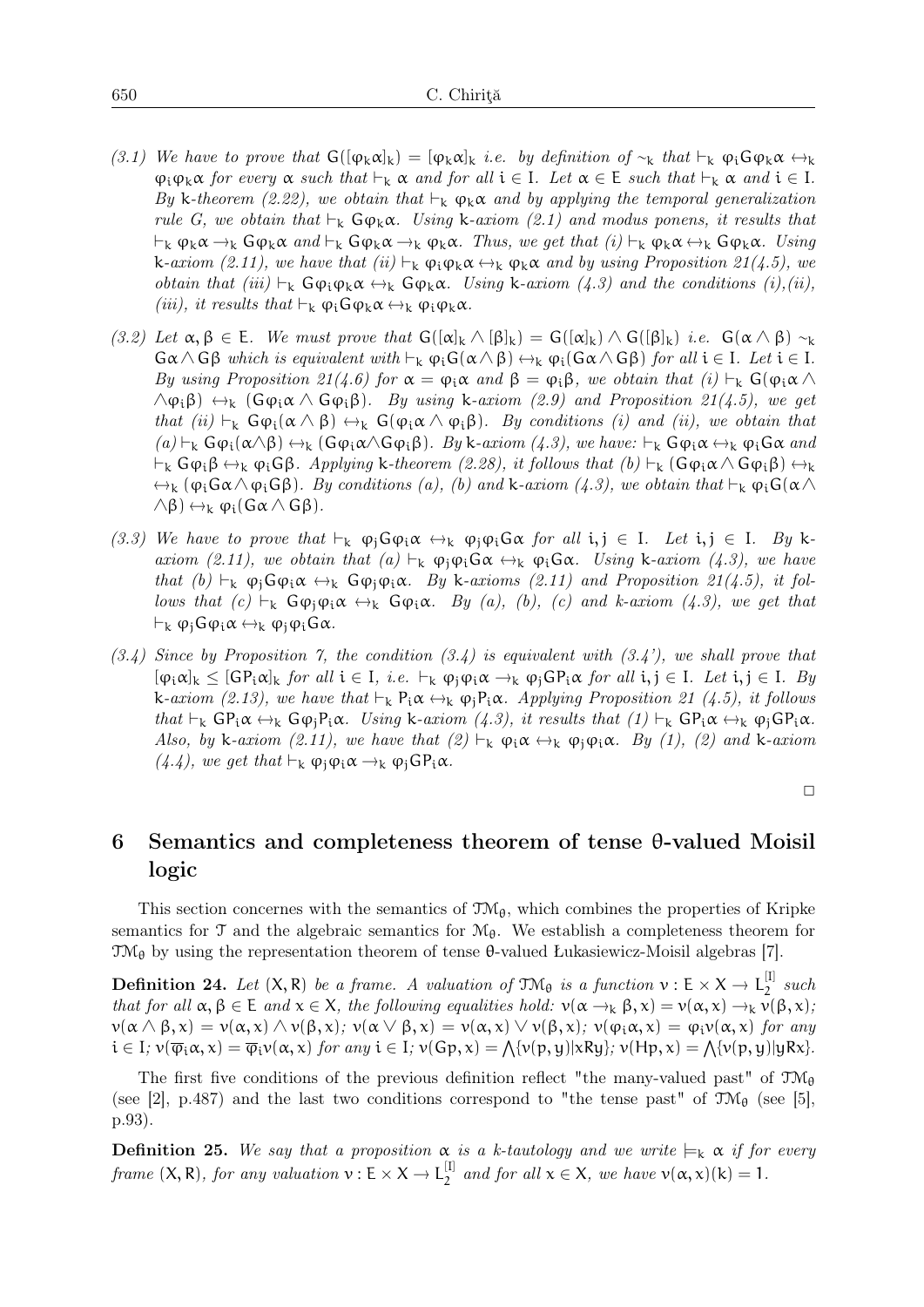The following result establishes the equivalence between the k-theorems and the k-tautologies of  $\mathfrak{TM}_{\theta}$ . The proof of the main implication is based on the representation theorem for tense  $\theta$ valued Łukasiewicz-Moisil algebras (Theorem 12).

**Theorem 26.** *(Completeness theorem). For any proposition*  $\alpha$  *of*  $\mathfrak{TM}_{\theta}$ *, we have:*  $\vdash_k \alpha$ *if*  $\models_k \alpha$ *.* 

**Proof:** ( $\Rightarrow$ ). We shall prove by induction on the definition of  $\vdash_k \alpha$  that for every frame  $(X, R)$ *and for any valuation*  $v : E \times X \to L_2^{[I]}$  $\sum_{\alpha=1}^{\lfloor n \rfloor}$ , we have  $v(\alpha, x)(k) = 1$ , for all  $x \in X$ . *Let*  $(X, R)$  *be a frame,*  $v : E \times X \rightarrow L_2^{[I]}$  $b^{\text{[1]}}$  be a valuation and  $x \in X$ .

- *• We suppose that* α *is a k-axiom.*
	- *(a) Let*  $\alpha$  *be*  $G(p \rightarrow_k q) \rightarrow_k (Gp \rightarrow_k Gq)$  *with*  $p, q \in E$ *. It is known that*  $\alpha \rightarrow_k (b \rightarrow_k c)$  $=$   $(a \wedge b) \rightarrow_{k} c$  *( [7], p.6, Proposition 2.1 (l)). We have:*  $v(\alpha, x)(k) =$ <br> $= v(G(p \rightarrow_{k} q) \rightarrow_{k} (Gp \rightarrow_{k} Gq), x)(k) = [v(G(p \rightarrow_{k} q), x) \rightarrow_{k} (v(Gp, x) \rightarrow_{k} v(Gq, x))](k) =$  $= v(G(p \rightarrow_k q) \rightarrow_k (Gp \rightarrow_k Gq), x)(k) = [v(G(p \rightarrow_k q), x) \rightarrow_k (v(Gp, x) \rightarrow_k v(Gq, x))](k) =$  $=[(\nu(\mathsf{G}(p\rightarrow_{k} q),\mathsf{x})\wedge\nu(\mathsf{G} p,\mathsf{x}))\rightarrow_{k}\nu(\mathsf{G} q,\mathsf{x})](\mathsf{k})= [\bigwedge_{\mathsf{xR}\mathsf{y}}((\nu(p,\mathsf{y})\rightarrow_{k}\nu(q,\mathsf{y}))\wedge\nu(p,\mathsf{y}))\rightarrow_{k}\nu(\mathsf{G} p,\mathsf{x})]$  $\rightarrow_{k}$   $\bigwedge$ xRy  $\nu(\mathfrak{q},\mathfrak{y})]$ (k) = [ $\overline{\varphi}_k \bigwedge$  $\bigwedge_{\mathsf{xRy}}((\mathsf{v}(\mathsf{p},\mathsf{y})\;\;\rightarrow_{\mathsf{k}}\;\;\mathsf{v}(\mathsf{q},\mathsf{y}))\;\land\;\mathsf{v}(\mathsf{p},\mathsf{y}))\;\lor\;\mathsf{\phi}_{\mathsf{k}}\bigwedge_{\mathsf{xRy}}$ xRy  $\nu(q,y)](k) =$ = [(∧  $\bigwedge_{\mathsf{xRy}}(\mathsf{v}(\mathsf{p},\mathsf{y})\rightarrow_{\mathsf{k}}\mathsf{v}(\mathsf{q},\mathsf{y}))\wedge \mathsf{v}(\mathsf{p},\mathsf{y}))(\mathsf{k})]^{-}\vee(\bigwedge_{\mathsf{xRy}}$ xRy  $v(q, y))(k) = [\bigwedge$ xRy  $((v(p, y)(k))^- \forall v(q, y)(k)) \wedge$  $\wedge \nu(\mathfrak{p},\mathfrak{y})(\mathsf{k})]^{-}\vee (\bigwedge$ xRy  $\nu(q, y)(k)) = [\bigwedge$ xRy  $(\nu(q, y)(k) \wedge \nu(p, y)(k))]^{-} \vee (\bigwedge$ xRy  $v(q, y)(k)$ . *Since* ∧  $v(q, y)(k)$ ,  $v(p, y)(k) \in L_2$  *and*  $v(q, y)(k) \wedge v(p, y)(k) \le v(q, y)(k)$ *, we obtain that* xRy  $( v(q,y)(k) \wedge v(p,y)(k) ) ≤ \bigwedge$ xRy  $\nu(\mathsf{q}, \mathsf{y})(\mathsf{k})$ *. Since in a Boolean algebra we have*  $\mathsf{a} \leq \mathsf{b}$  *iff*  $\bar{\mathfrak{a}} \vee \mathfrak{b} = 1$ , we get that  $\lceil \bigwedge$ xRy  $(\nu(q, y)(k) \wedge \nu(p, y)(k))]^{-} \vee (\bigwedge$ xRy  $v(q, y)(k)) = 1.$
	- *(b) Let*  $\alpha$  *be*  $G\varphi_i \varphi \leftrightarrow_k \varphi_i G\varphi$  *with*  $\varphi \in E$  *and*  $i \in I$ *. Then*  $v(\alpha, x)(k)$  = =  $v(G\varphi_i p \leftrightarrow_k \varphi_i Gp, x)(k) = v((G\varphi_i p \rightarrow_k \varphi_i Gp) \wedge (\varphi_i Gp \rightarrow_k G\varphi_i p), x)(k) =$  $= [(\nu(G\varphi_i p, x) \rightarrow_k \nu(\varphi_i Gp, x)) \wedge (\nu(\varphi_i Gp, x) \rightarrow_k \nu(G\varphi_i p, x))]$ (k). Since  $L_2^{[1]}$  $\frac{1}{2}$  *is complete and completely chrysippian, it follows that*  $v(G\varphi_i p, x) = \bigwedge \varphi_i v(p, y) = \varphi_i(\bigwedge v(p, y)) =$ xRy xRy  $= v(\varphi_i Gp, x)$ *. We know that*  $a \rightarrow_k a = 1$  *(*[7], p.6, Proposition 2.1 (f)), hence  $v(\alpha, x)(k) = 1$ 1*.*
	- *(c) Let*  $\alpha$  *be*  $\varphi_i \mathbf{p} \to_k \mathbf{G} P_i \mathbf{p}$  *with*  $i \in I$ *. We have:*  $v(\alpha, x)(k) = v(\varphi_i \mathbf{p} \to_k \mathbf{G} P_i \mathbf{p}, x)(k) =$  $= (\nu(\varphi_i p, x) \rightarrow_k \nu(GP_i p, x))(k) = (\varphi_i \nu(p, x) \rightarrow_k \bigwedge \nu(P_i p, y))(k) =$ xRy  $= (\varphi_i v(p, x) \rightarrow_k \bigwedge$ xRy ∨ zRy  $\varphi_i\nu(p,z))(k) = \overline{\varphi}_k(\varphi_i\nu(p,x))(k) \vee \varphi_k(\bigwedge$ xRy ∨ zRy  $\varphi_i v(p, z))(k) =$  $= [\nu(p,x)(i)]^- \vee \bigwedge$ xRy ∨ zRy  $v(p, z)(i)$ *. Let*  $y \in X$  *such that*  $xRy$ *. Then*  $v(p, x)(i) \leq \bigvee$ zRy v(p, z)(i)*, hence*  $\nu(\mathfrak{p}, \mathfrak{x})(\mathfrak{i}) \leq \bigwedge$ xRy ∨ zRy  $\nu(\mathfrak{p}, z)(\mathfrak{i})$ *. We obtain that*  $[\nu(\mathfrak{p}, x)(\mathfrak{i})]^{-} \vee \bigwedge$ xRy ∨ zRy  $\nu(p, z)(i) = 1.$

*• We assume that* α *was obtained by applying the modus ponens rule. We have that*  $v(\beta, x)(k) = 1$  *and*  $v(\beta \rightarrow_k \alpha, x)(k) = 1$ *. But*  $v(\beta \rightarrow_k \alpha, x)(k) = (v(\beta, x) \rightarrow_k v(\alpha, x))(k) =$  $= (\overline{\varphi}_k v(\beta, x) \vee \varphi_k v(\alpha, x))(k) = \overline{\varphi}_k(v(\beta, x))(k) \vee \varphi_k(v(\alpha, x))(k) = [v(\beta, x)(k)]^{-} \vee v(\alpha, x)(k).$ *We deduce that*  $v(\alpha, x)(k) = 1$ *.*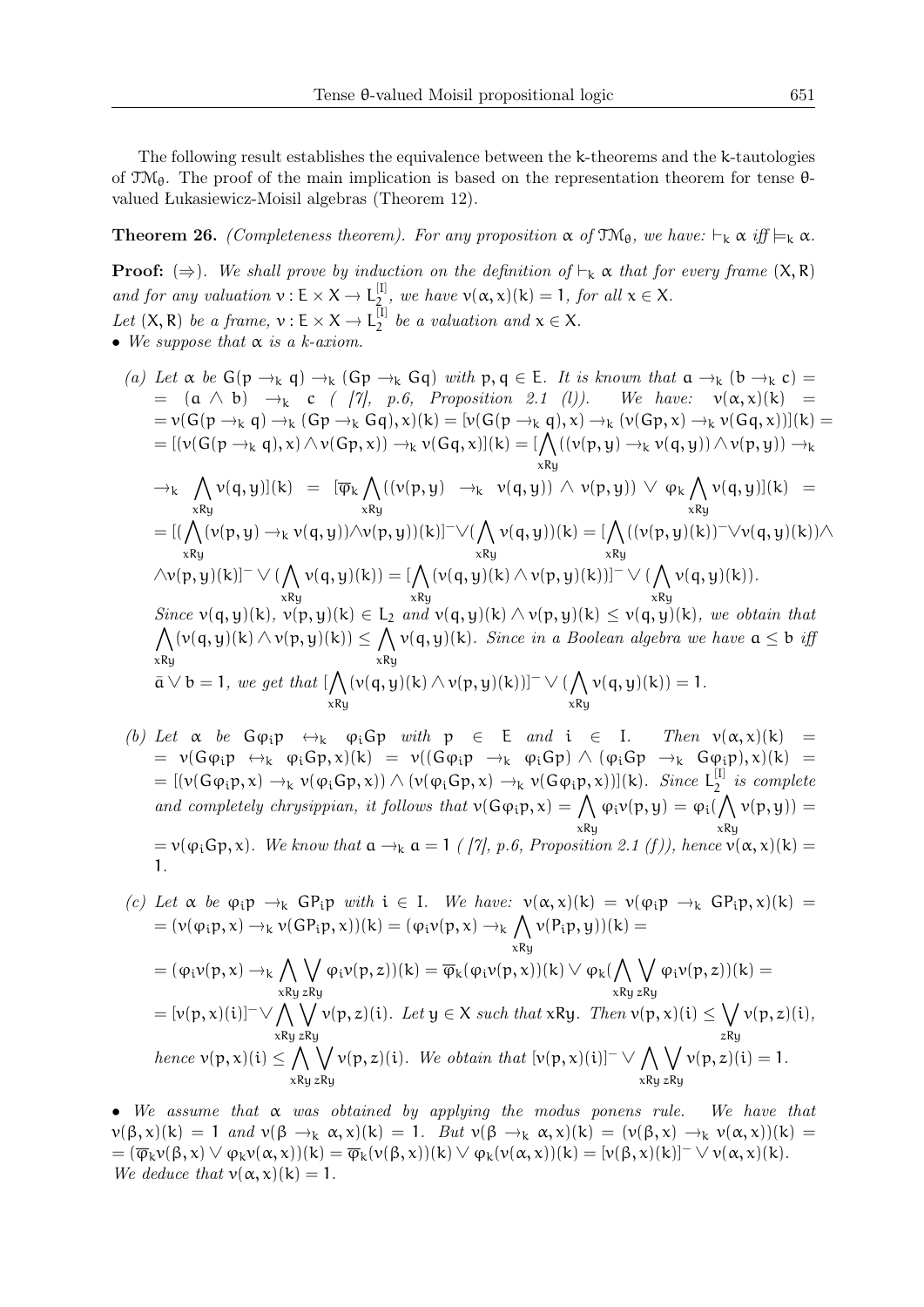• *We suppose that*  $α = Gβ$  *such that*  $⊢<sub>k</sub> β$ *. We have that*  $ν(β, x)(k) = 1$ *, for every*  $x ∈ X$ *. Then*  $\nu(\mathsf{G}\beta, \mathsf{x})(\mathsf{k}) = (\bigwedge$  $\nu(\beta, y))(k) = \bigwedge$  $\nu(\beta, y)(k) = 1.$ 

xRy xRy  $(\Leftarrow)$ *. We shall prove that if*  $\forall_k \alpha$  *then*  $\nmodels_k \alpha$ *. Assume that*  $\forall_k \alpha$ *, so*  $[\alpha]_k \neq 1_k$ *. By using Proposition 23, we have that the* k-*Lindenbaum-Tarski algebra*  $(E/\sim_k, G, H)$  *of*  $TM_{\theta}$  *is a tense* LM<sub>θ</sub>-algebra. Applying the representation theorem for tense LM<sub>θ</sub>-algebras (Theorem 12), *there exist a frame*  $(X, R)$  *and an injective morphism of tense* LM<sub>θ</sub>-algebras  $d : (E/\sim_k, G, H) \rightarrow (E/\sim_k, G, H)$  $\rightarrow$  (D(L<sub>2</sub>)<sup>X</sup>, G<sup>∗</sup>, H<sup>∗</sup>). Let us consider the function v : E × X → L<sup>[I]</sup>  $\int_2^{\lfloor 1 \rfloor}$  defined by  $\nu(\alpha, x) = d([\alpha]_k)(x)$ , for all  $\alpha \in E$  and  $x \in X$ . It is straightforward to prove that  $\nu$  is a val*uation. Since* **d** *is injective and*  $[\alpha]_k \neq 1_k$ *, we obtain that*  $d([\alpha]_k) \neq 1_{D(L_2)}$ *x, hence there exists*  $\alpha \in X$  *such that*  $\nu(\alpha, \alpha) = d([\alpha]_k)(\alpha) \neq 1_{D(L_2)}$ *. Thus*  $\alpha$  *is not a* k-tautology.  $a \in X$  *such that*  $v(\alpha, a) = d([\alpha]_k)(a) \neq 1_{D(L_2)}$ *. Thus*  $\alpha$  *is not a* k-tautology.

#### 7 Concluding Remarks

The tense  $\theta$ -valued Moisil propositional calculus  $\mathcal{TM}_{\theta}$  can be viewed as a common generalization of the  $\theta$ -valued Moisil propositional logic  $\mathcal{M}_{\theta}$  and the classical tense logic  $\mathcal{T}$ .

 $\mathfrak{M}_{\theta}$  combines the logical structures of these logical systems and its semantic is inspired from the semantics of T and  $\mathcal{M}_{\theta}$ . The main result of this paper is a completeness theorem for  $\mathcal{TM}_{\theta}$ . Its proof is derived from the representation theorem of tense θ-valued Łukasiewicz-Moisil algebras [7].

An open problem is to obtain a proof of the representation theorem for tense θ-valued Łukasiewicz-Moisil algebras by using Theorem 26.

The next step in the study of tense aspects of Moisil logic is to define the tense θ-valued predicate logic (the syntax and the semantic) and the algebras corresponding of this logic (polyadic tense θ-valued Łukasiewicz-Moisil algebras). We hope to prove a completeness theorem for tense θ-valued Moisil predicate logic and a representation theorem for the corresponding algebras. The tense logics corresponding to the  $LM_{\theta}$ -algebras with negations [16] will be the subject of another paper.

### Bibliography

- [1] V. Boicescu, *Sur les syst*`e*mes déductifs dans la logique* θ*-valente*, Publ. D´ep. Math. Lyon, 8, 123-133, 1971.
- [2] V. Boicescu, A. Filipoiu, G. Georgescu and S. Rudeanu, *Łukasiewicz-Moisil algebras*, North-Holland, 1991.
- [3] V. Boicescu, *Contributions to the study of Łukasiewicz-Moisil algebras* (Romanian), Ph.D. Thesis, University of Bucharest, 1984.
- [4] V. Boicescu, *Sur une logique polyvalente*, Rev. Roumaine Sci. Soc., s´er. Philos. et Logique, 17, 393-405, 1973b.
- [5] J. P. Burgess. Basic tense logic. In: Dov Gabbay and F. Guenthner, Eds., *Handbook of philosophical logic*, chapter II.2, Reidel, 89-134, 1984.
- [6] R. Cignoli, I.M.L. D'Ottaviano and D. Mundici, *Algebraic Foundations of Many-valued Reasoning*, Kluwer, 2000.
- [7] C. Chiriţă, *Tense* θ*-valued Łukasiewicz -Moisil algebras*, to appear in Journal of Multiple-Valued Logic and Soft Computing.